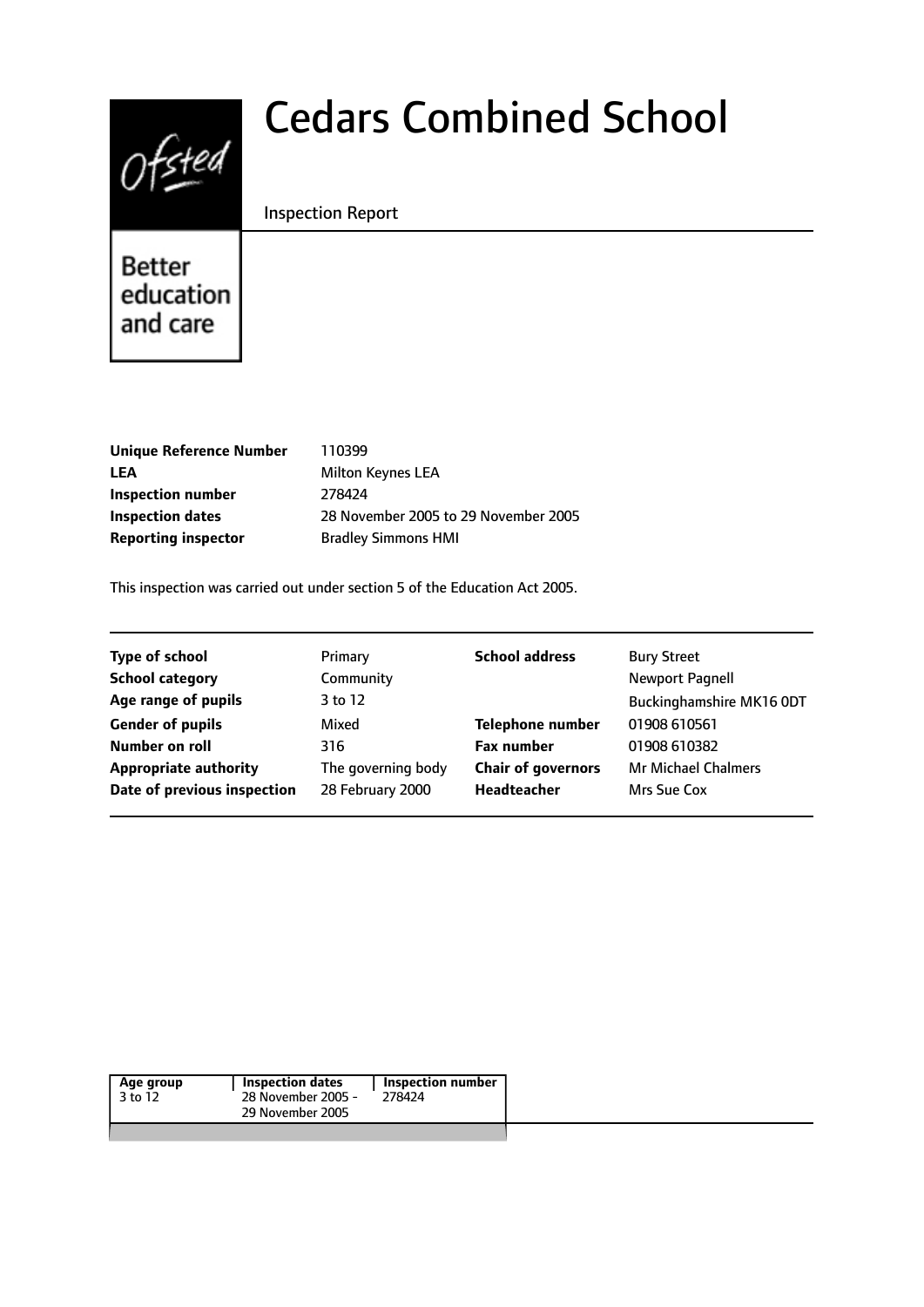© Crown copyright 2006

#### Website: www.ofsted.gov.uk

This document may be reproduced in whole or in part for non-commercial educational purposes, provided that the information quoted is reproduced without adaptation and the source and date of publication are stated.

Further copies of this report are obtainable from the school. Under the Education Act 2005, the school must provide a copy of this report free of charge to certain categories of people. A charge not exceeding the full cost of reproduction may be made for any other copies supplied.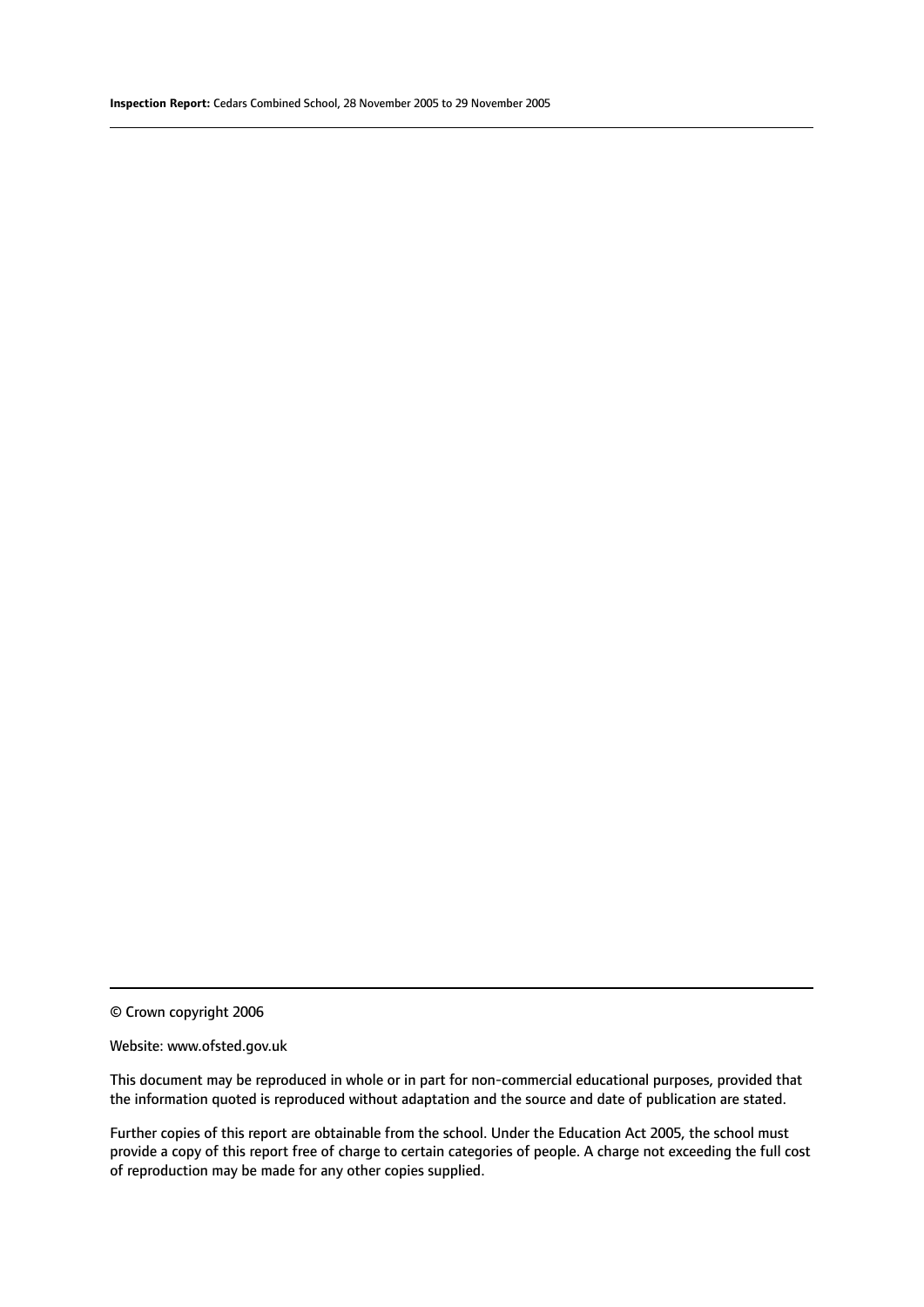# **Introduction**

The inspection was carried out by one of Her Majesty's Inspectors and two additional inspectors.

# **Description of the school**

Cedars Combined School is situated in the town of Newport Pagnell in north east Buckinghamshire, an area of the county which now forms part of the borough of Milton Keynes. Newport Pagnell is a relatively settled community within the borough and most pupils both begin and complete their primary education at this school. The published percentage of pupils entitled to a free school meal is low (1.4%) but this may not reflect the true figure; some parents choose not to apply for this concession as the local authority does not provide a hot meal. The percentage of pupils with special educational needs (SEN) is in line with the national average. A very small number of pupils speak English as an additional language. Over 90% of the pupils at the school are from a White British background.In common with other schools in Newport Pagnell, the school's roll has dropped in recent years. As a consequence of the local authority's decision to change the age of transfer to secondary school, there will be no Year 7 classes from September 2006.

# **Key for inspection grades**

| Grade 1 | Outstanding  |
|---------|--------------|
| Grade 2 | Good         |
| Grade 3 | Satisfactory |
| Grade 4 | Inadequate   |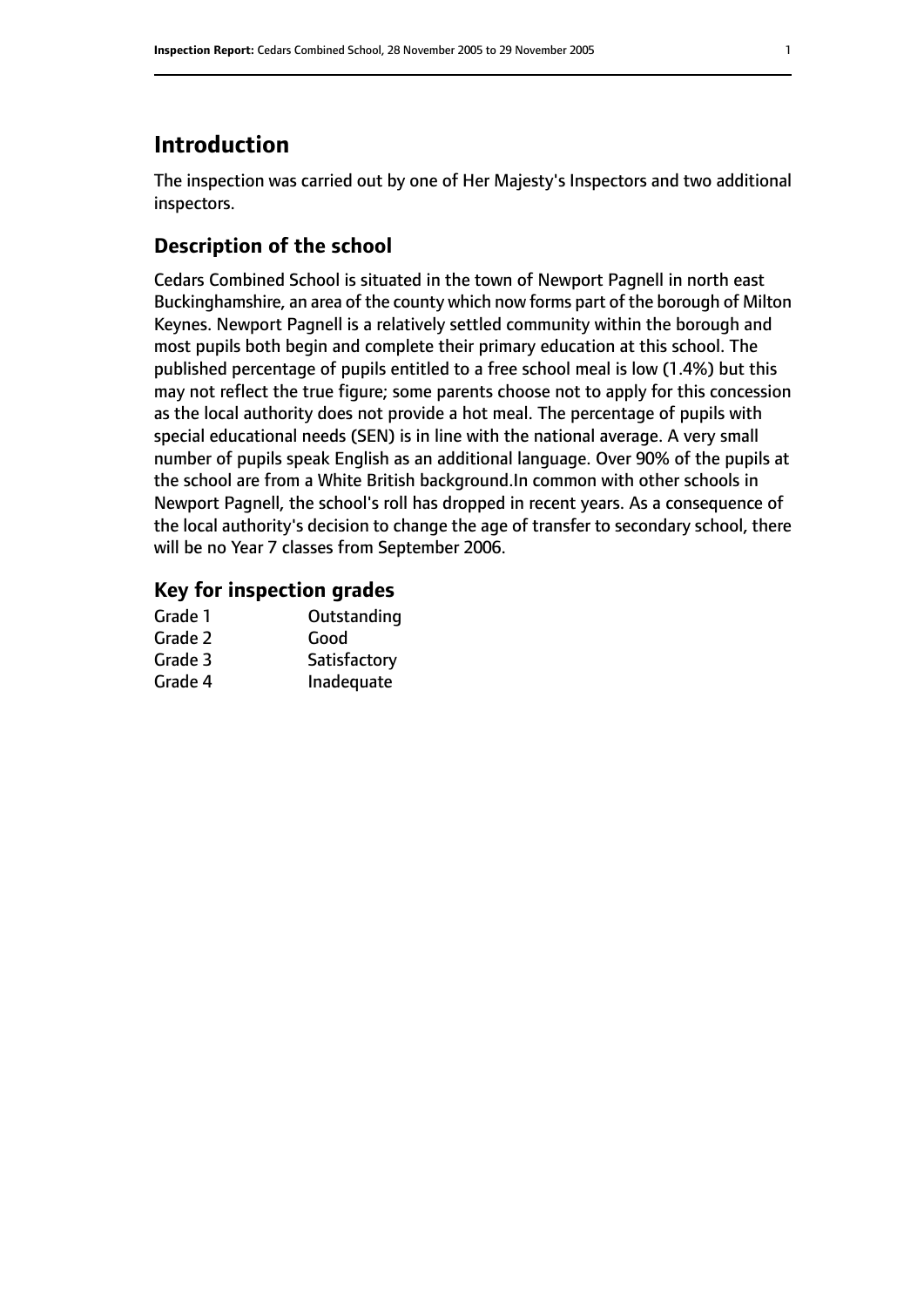# **Overall effectiveness of the school**

#### **Grade: 2**

A parent noted: 'We have chosen to send our children to this school because of the commitment and energy that is given to developing the whole child'. The great majority of parents are very satisfied with Cedars Combined and they are right to be so. It is an effective school with several outstanding features and provides good value for money. The headteacher is passionate about raising standards in all areas of school life. Her vision for improvement is shared by the senior leaders. Together they have developed an effective staff team. Teaching has improved. It is now good and there is some exemplary practice. As a result, pupils achieve well overall and attain high standards. The school has good procedures to evaluate its own performance, and staff act on their findings. The senior leadership team are aware that, although improved, pupils' progressin writing remains an area for development and acknowledge the need to improve the pace and rigour of the teaching of phonics to younger children in order to help pupils attain better standards in spelling and writing.The assessment of pupils is strong. Their attainment in reading, writing and mathematics is tracked across the school. Marking in some classes is outstanding and is a fundamental tool in helping pupils to make better progress. In a few classes, however, marking does not provide pupils with the guidance they need to make the progress of which they are capable, especially in writing. Target setting procedures for pupils are well embedded and annual targets in reading, writing and mathematics are developed for each cohort; the school improvement plan should be sharpened to include these targets to promote still further the school's accountability to the governors.Provision in the Foundation Stage is good overall. The school has clear capacity to improve as demonstrated by the progress made since the last inspection.

#### **What the school should do to improve further**

\* Strengthen the rigour and increase the rate of the teaching of phonics\* Improve marking in some classes to reach the level of the best\* Sharpen school improvement planning to include annual reading, writing and mathematics targets for each year group.

# **Achievement and standards**

#### **Grade: 2**

The school correctly believes that achievement and standards are good. When pupils start their reception year, their attainment is as expected for children of this age. All pupils, including those with English as an additional language and those from minority ethnic backgrounds, make good progress and, overall, pupils attain standards which are above national averages by the time they leave the school. This represents significant improvement since the last inspection and is a direct result of clearly focused self evaluation procedures which have led to the school taking appropriate and effective action to improve achievement and standards. Pupils with special educational needs make very good progress in relation to their starting points. The school sets challenging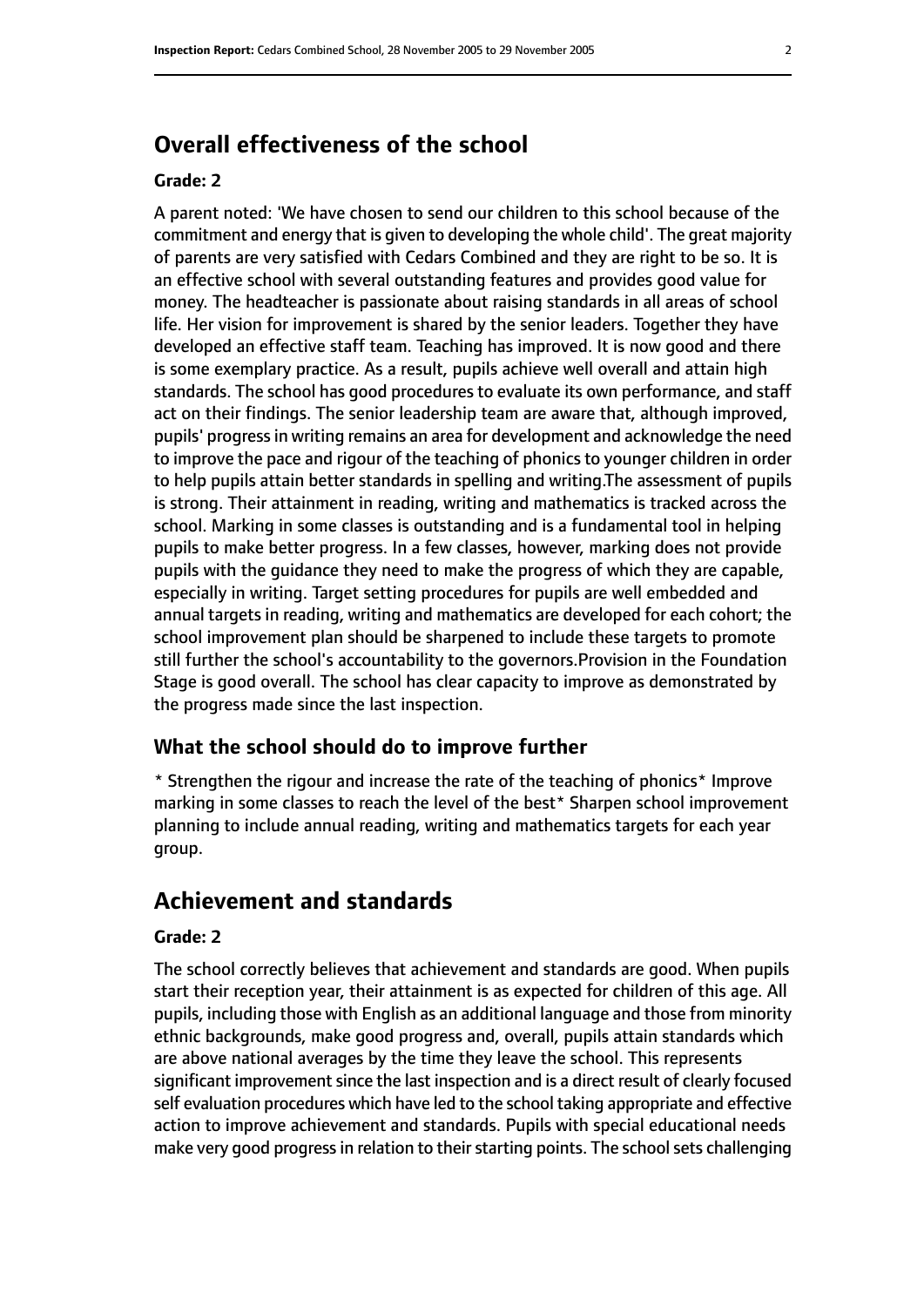targets for pupils in reading, writing, mathematics and science and pupils meet these in all areas except writing. Although the school has acted successfully to improve pupils' progress in writing, the school realises there is more to be done, particularly to improve standards in spelling.

## **Personal development and well-being**

## **Grade: 2**

Pupils' spiritual, moral, social and cultural development are good. Assemblies are reflective occasions when pupils have the opportunity to learn more about Christian beliefs and traditions and to consider moral issues. They sing and are given the opportunity to pray. They demonstrate a good awareness of their own and different cultures and faiths, heightened through assemblies, RE, geography and visitsto places of interest.Inspectors found that pupils' behaviour is good throughout the school. Pupils are friendly and polite. They know the difference between right and wrong and their understanding is underpinned by 'the four C's' which form the school's motto: Care, Concern, Courtesy and Community. Pupils demonstrate a quiet enjoyment of learning through both their attentiveness during lessons and their very high level of attendance.Pupils behave safely during lessons and playtimes. They have a good understanding of what constitutes a healthy lifestyle, but admit that their knowledge about healthy eating is sometimes not reflected in the food they choose to eat. Parents told inspectors that they believe the provision of a nutritionally balanced hot lunch would improve this situation. Pupils make a positive contribution to the wider community, for example by collecting food for Harvest Festival boxes to give to elderly people. Pupils work effectively in pairs and teams, both during lessons and when helping around the school.

# **Quality of provision**

# **Teaching and learning**

#### **Grade: 2**

The school evaluates teaching as good overall with some outstanding features. Inspectors agree. During this inspection some exemplary practice was observed and no lessons were less than satisfactory. Over time, teaching enables pupils to make good progress, particularly in reading, mathematics and science. The best lessons were underpinned by thorough planning, and teachers used excellent questioning skills to assess, support and extend pupils' learning. Teachers used interactive whiteboards particularly effectively when they demonstrated new concepts. Good relationships between pupils, their teachers and effectively deployed support staff ensured focused and attentive responses from all pupils, including those with special needs. Where teaching was less strong, teachers' explanations occasionally lacked clarity and pupils were not as highly focused. The school realises that the rigour of the teaching of phonics to younger pupils could be strengthened. At present, the rate of phonics teaching is too slow over time and the assessment of pupils' phonetic abilities is not precise enough to pinpoint the difficulties of individuals. As a result, pupils do not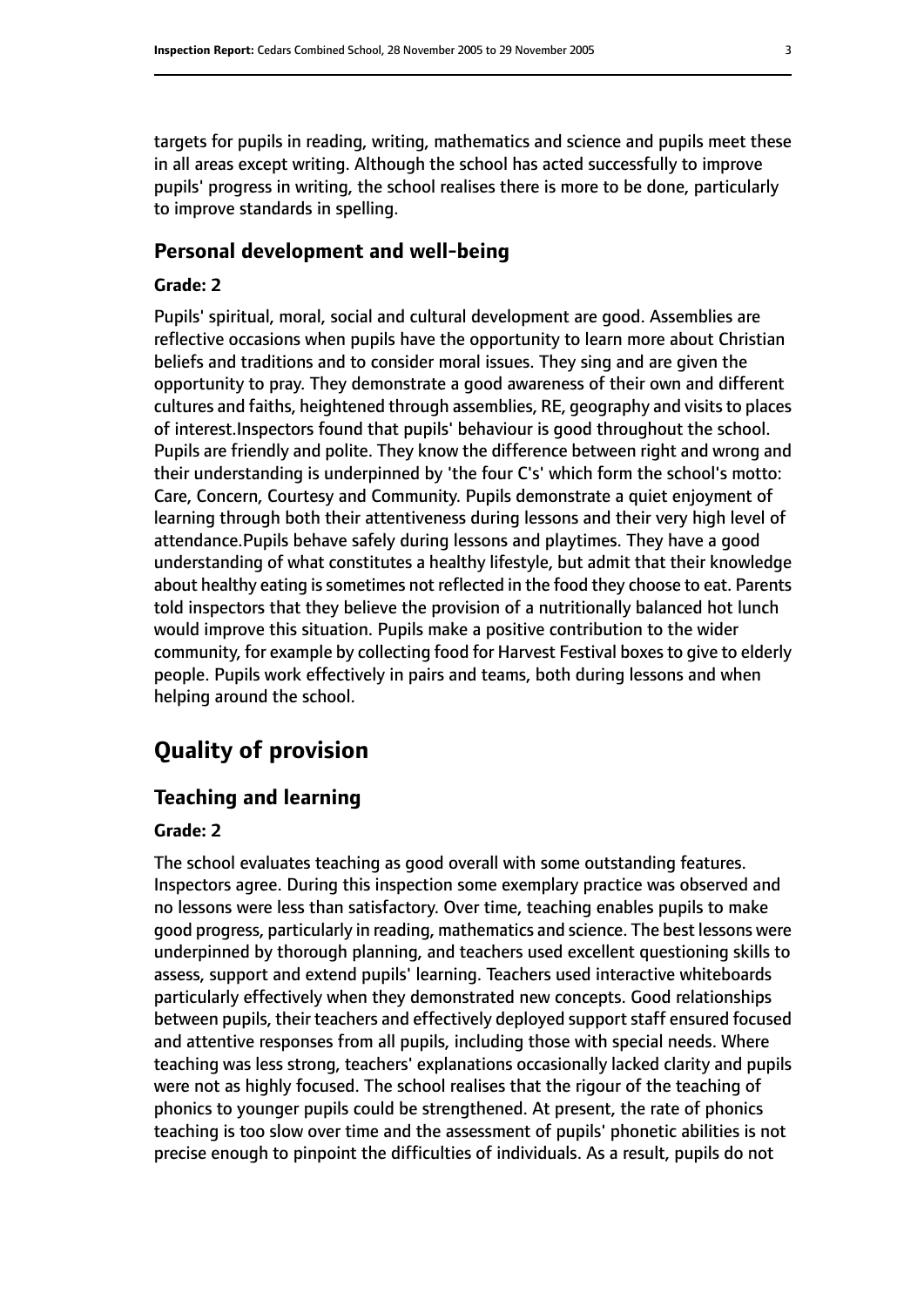use their phonetic skills consistently to support their spelling at a later stage. This in turn affects the development of pupils' writing skills. The best marking is outstanding, particularly in English and mathematics. However, this quality is not found in all classes so pupils do not always have a clear direction given to them in order to improve upon their work and make better progress, particularly in writing.

## **Curriculum and other activities**

#### **Grade: 2**

The school judges its curriculum to be good overall and inspection evidence confirms this. In addition, extra-curricular provision is outstanding; the many clubs and residential and day visits enthuse pupils and enhance their learning effectively. The school meets all statutory requirements within the context of a spectrum of linked activities. Appropriate time is given to the teaching of basic skills in all year groups and sound links are made between subjects to create a coherent and balanced learning experience for pupils. Special needs are met thoughtfully. Work is planned thoroughly at different levels so pupils' knowledge and understanding are developed effectively. Pupils learn how to stay safe and be healthy within well structured personal, social and health sessions and physical education lessons. Pupils now have good opportunities to develop and use their information and communication technology skills across the curriculum; this is a significant improvement since the last inspection.

## **Care, guidance and support**

#### **Grade: 2**

Cedars Combined provides good care, guidance and support for pupils. All staff have up-to-date training on the very thorough child protection procedures. Proper checks are carried out on all staff before they join the school, and on parent helpers. These checks are updated regularly. There are good systems to deal with the very few incidences of bullying that occur; pupils feel safe at school and know that there is someone to whom they can turn if they are worried or in trouble.Procedures to guide pupils academically are good. Pupils have personal targets in reading, writing and mathematics. They show an increasing awareness and appreciation of these targets as they move through the school. The targets make a significant contribution to supporting pupils' progress in those classes where marking consistently reminds pupils of the need to address them.

# **Leadership and management**

#### **Grade: 2**

Leadership and management are good with several outstanding features. The headteacher has a demonstrable commitment to providing the best possible education for every child at this school. Individual parents who noted concerns about the high turnover of teachers since the last inspection should be assured that the headteacher has steadily built an effective and dedicated staff, who have improved the progress pupils make and the standards they attain. The responsibility for school improvement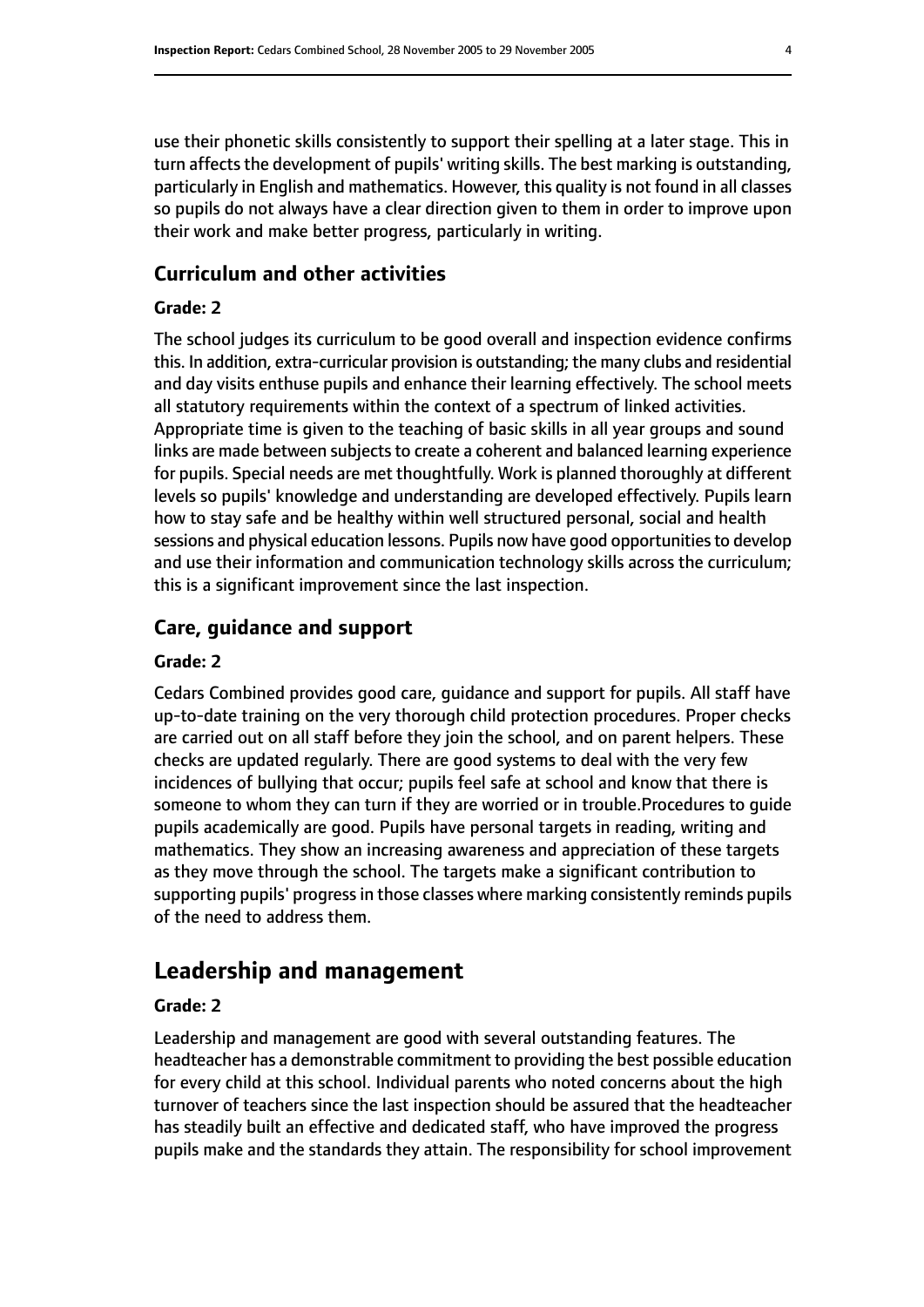is shared by all members of staff, and several members of the senior leadership team have successfully coached and mentored their colleagues to improve standards of teaching and learning across the school.The difficult process of managing falling pupil numbers has been well handled by both the headteacher and the governing body. At times, they have clearly taken difficult decisions which parents found unpalatable. They have attempted, largely successfully, to allay parents' worries whilst taking effective steps to ensure the school has continued to improve and lives within the resources provided by the local authority.The governing body play a full part in both challenging and supporting the senior leadership team in their work. The chair of governors demonstrates an excellent understanding of the strengths of the school and of its areas for development. Senior leaders provide information which is timely, relevant and transparent. The school improvement plan guides the work of the school but should be sharpened; although covering all those areas that the school has identified for improvement, the plan should contain annual reading, writing and mathematics targets to promote still further the school's accountability to governors.The school demonstrates a clear capacity for further improvement.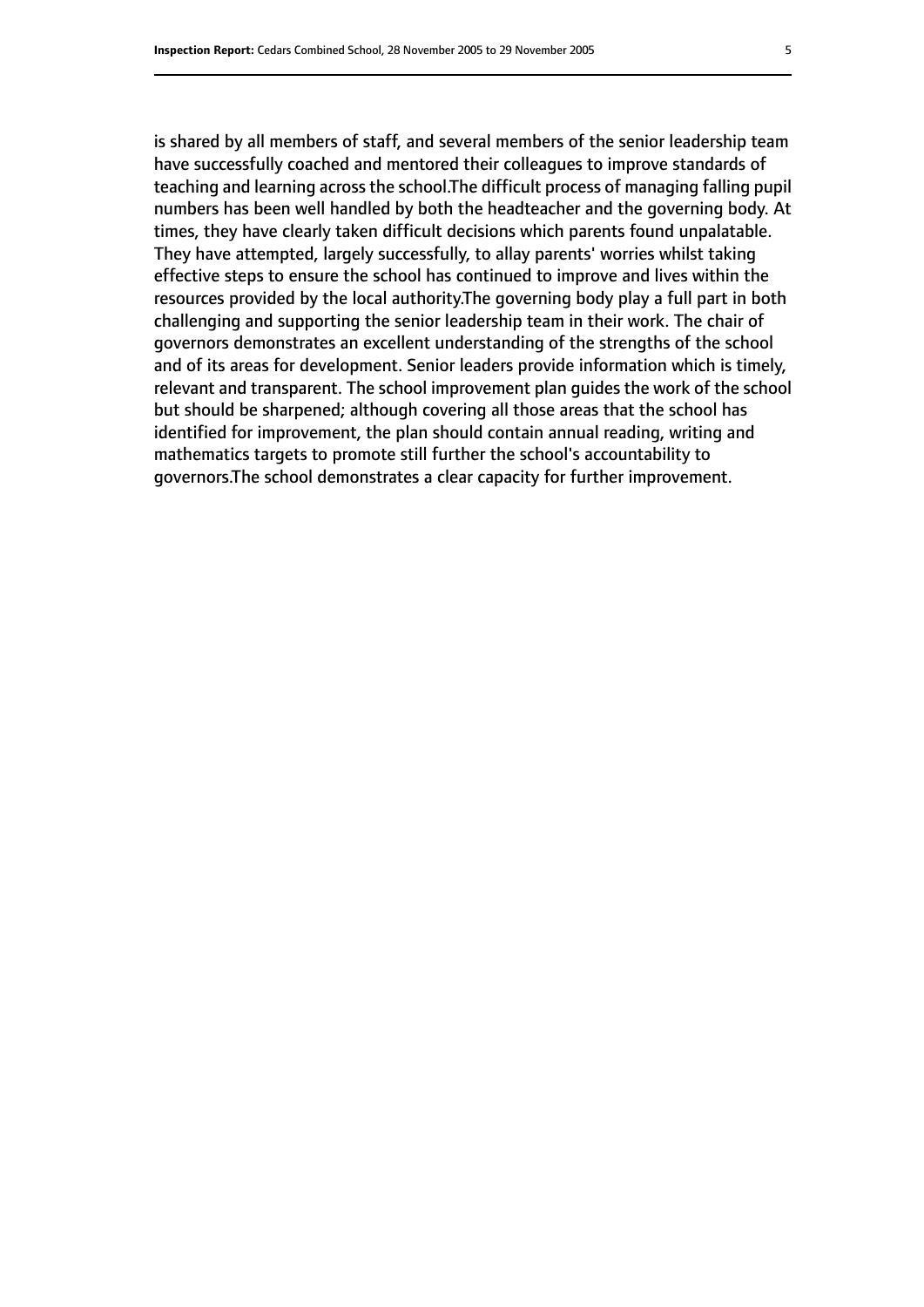**Any complaints about the inspection or the report should be made following the procedures set out inthe guidance 'Complaints about school inspection', whichis available from Ofsted's website: www.ofsted.gov.uk.**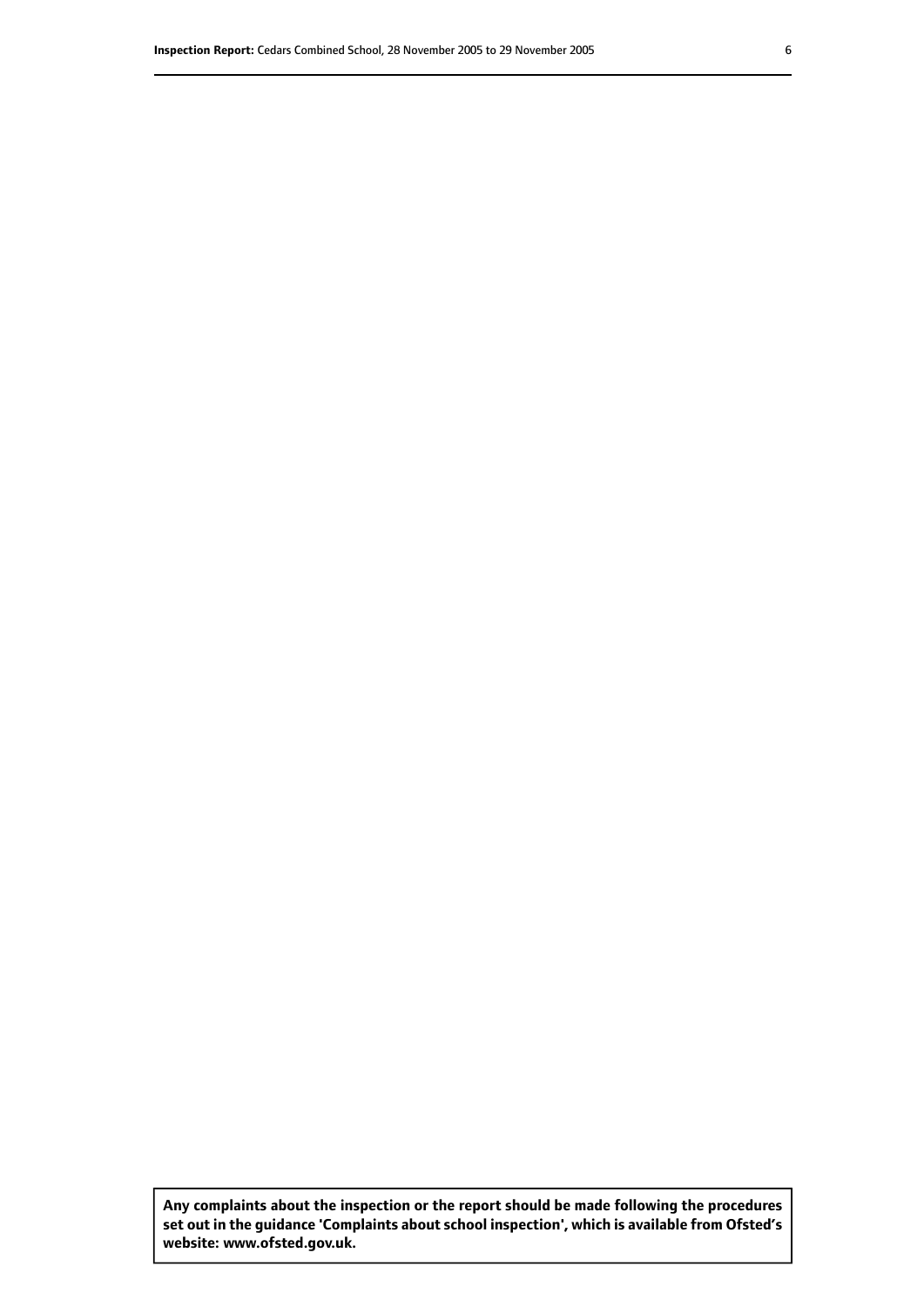# **Inspection judgements**

| Key to judgements: grade 1 is outstanding, grade 2 good, grade 3 | School         | $16-19$ |
|------------------------------------------------------------------|----------------|---------|
| satisfactory, and grade 4 inadequate                             | <b>Overall</b> |         |

#### **Overall effectiveness**

| How effective, efficient and inclusive is the provision of education,<br>integrated care and any extended services in meeting the needs of<br>learners? |     | ΝA        |
|---------------------------------------------------------------------------------------------------------------------------------------------------------|-----|-----------|
| How well does the school work in partnership with others to promote<br>learners' well-being?                                                            |     | ΝA        |
| The quality and standards in foundation stage                                                                                                           |     | <b>NA</b> |
| The effectiveness of the school's self-evaluation                                                                                                       |     | ΝA        |
| The capacity to make any necessary improvements                                                                                                         | Yes | ΝA        |
| Effective steps have been taken to promote improvement since the last<br>inspection                                                                     | Yes | ΝA        |

#### **Achievement and standards**

| How well do learners achieve?                                                                               | ΝA        |
|-------------------------------------------------------------------------------------------------------------|-----------|
| The standards <sup>1</sup> reached by learners                                                              | NА        |
| How well learners make progress, taking account of any significant variations<br>between groups of learners | <b>NA</b> |
| How well learners with learning difficulties and disabilities make progress                                 | <b>NA</b> |

## **Personal development and well-being**

| How good is the overall personal development and well-being of the<br>learners?                                  | ΝA        |
|------------------------------------------------------------------------------------------------------------------|-----------|
| The extent of learners' spiritual, moral, social and cultural development                                        | <b>NA</b> |
| The behaviour of learners                                                                                        | <b>NA</b> |
| The attendance of learners                                                                                       | <b>NA</b> |
| How well learners enjoy their education                                                                          | <b>NA</b> |
| The extent to which learners adopt safe practices                                                                | <b>NA</b> |
| The extent to which learners adopt healthy lifestyles                                                            | <b>NA</b> |
| The extent to which learners make a positive contribution to the community                                       | <b>NA</b> |
| How well learners develop workplace and other skills that will contribute to<br>their future economic well-being | <b>NA</b> |

# **The quality of provision**

| How effective are teaching and learning in meeting the full range of<br>the learners' needs?          | NА |
|-------------------------------------------------------------------------------------------------------|----|
| How well do the curriculum and other activities meet the range of<br>needs and interests of learners? | NА |
| How well are learners cared for, guided and supported?                                                | ΝA |

 $^1$  Grade 1 - Exceptionally and consistently high; Grade 2 - Generally above average with none significantly below average; Grade 3 - Broadly average; Grade 4 - Exceptionally low.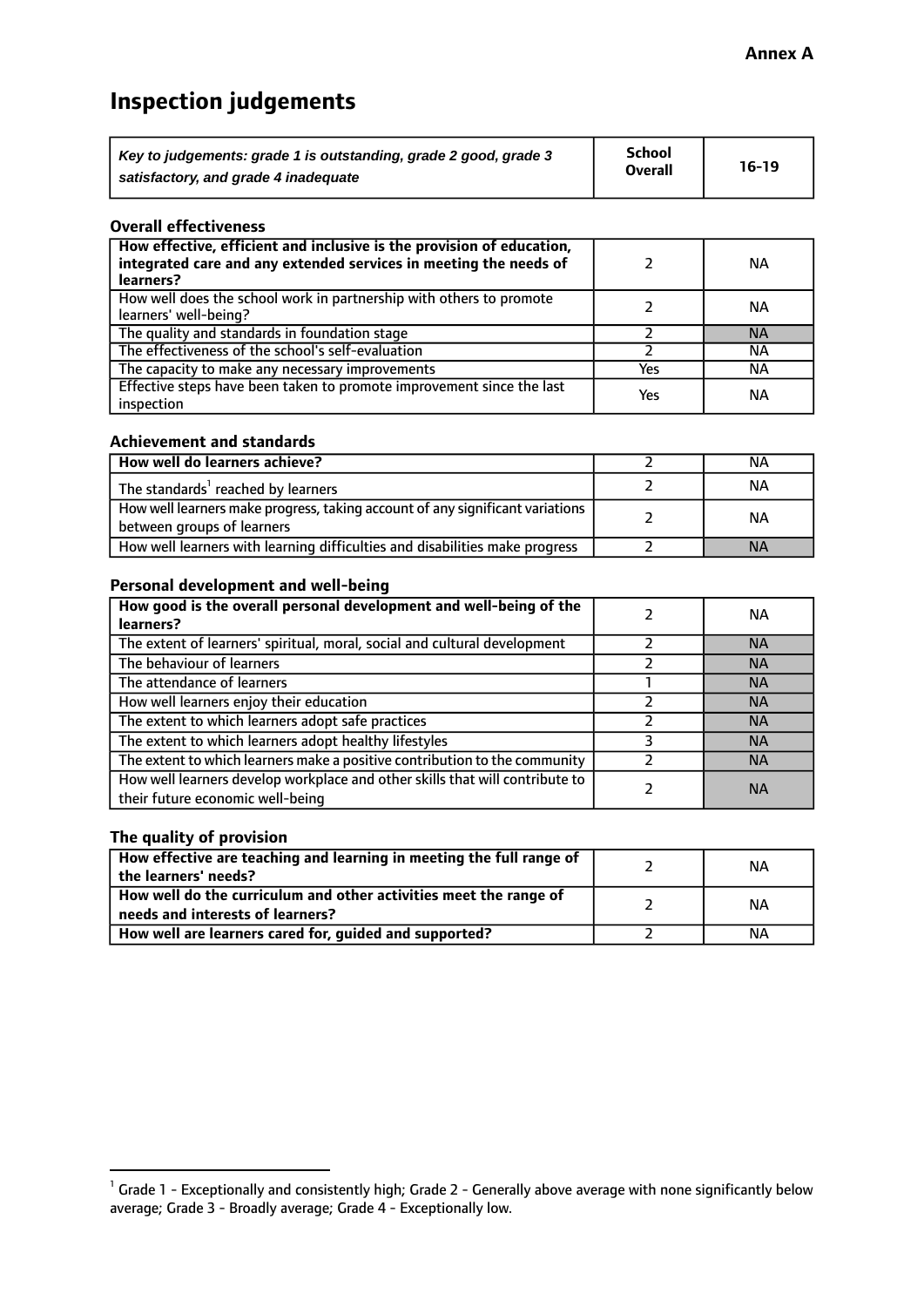# **Leadership and management**

| How effective are leadership and management in raising achievement<br>and supporting all learners?                                              |     | NA.       |
|-------------------------------------------------------------------------------------------------------------------------------------------------|-----|-----------|
| How effectively leaders and managers at all levels set clear direction leading<br>to improvement and promote high quality of care and education |     | <b>NA</b> |
| How effectively performance is monitored, evaluated and improved to meet<br>challenging targets, through quality assurance and self-review      |     | <b>NA</b> |
| How well equality of opportunity is promoted and discrimination tackled so<br>that all learners achieve as well as they can                     |     | <b>NA</b> |
| How effectively and efficiently resources are deployed to achieve value for<br>money                                                            |     | <b>NA</b> |
| The extent to which governors and other supervisory boards discharge their<br>responsibilities                                                  |     | <b>NA</b> |
| The adequacy and suitability of staff to ensure that learners are protected                                                                     | Yes | <b>NA</b> |

| The extent to which schools enable learners to be healthy                                     |            |  |
|-----------------------------------------------------------------------------------------------|------------|--|
| Learners are encouraged and enabled to eat and drink healthily                                | Yes        |  |
| Learners are encouraged and enabled to take regular exercise                                  | <b>Yes</b> |  |
| Learners are discouraged from smoking and substance abuse                                     | Yes        |  |
| Learners are educated about sexual health                                                     | Yes        |  |
| The extent to which providers ensure that learners stay safe                                  |            |  |
| Procedures for safequarding learners meet current government requirements                     | Yes        |  |
| Risk assessment procedures and related staff training are in place                            | Yes        |  |
| Action is taken to reduce anti-social behaviour, such as bullying and racism                  | <b>Yes</b> |  |
| Learners are taught about key risks and how to deal with them                                 | Yes        |  |
| The extent to which learners make a positive contribution                                     |            |  |
| Learners are helped to develop stable, positive relationships                                 | Yes        |  |
| Learners, individually and collectively, participate in making decisions that affect them     | Yes        |  |
| Learners are encouraged to initiate, participate in and manage activities in school and the   | <b>Yes</b> |  |
| wider community                                                                               |            |  |
| The extent to which schools enable learners to achieve economic well-being                    |            |  |
| There is provision to promote learners' basic skills                                          | Yes        |  |
| Learners have opportunities to develop enterprise skills and work in teams                    | Yes        |  |
| Careers education and quidance is provided to all learners in key stage 3 and 4 and the sixth | <b>NA</b>  |  |
| form                                                                                          |            |  |
| Education for all learners aged 14-19 provides an understanding of employment and the         | <b>NA</b>  |  |
| economy                                                                                       |            |  |